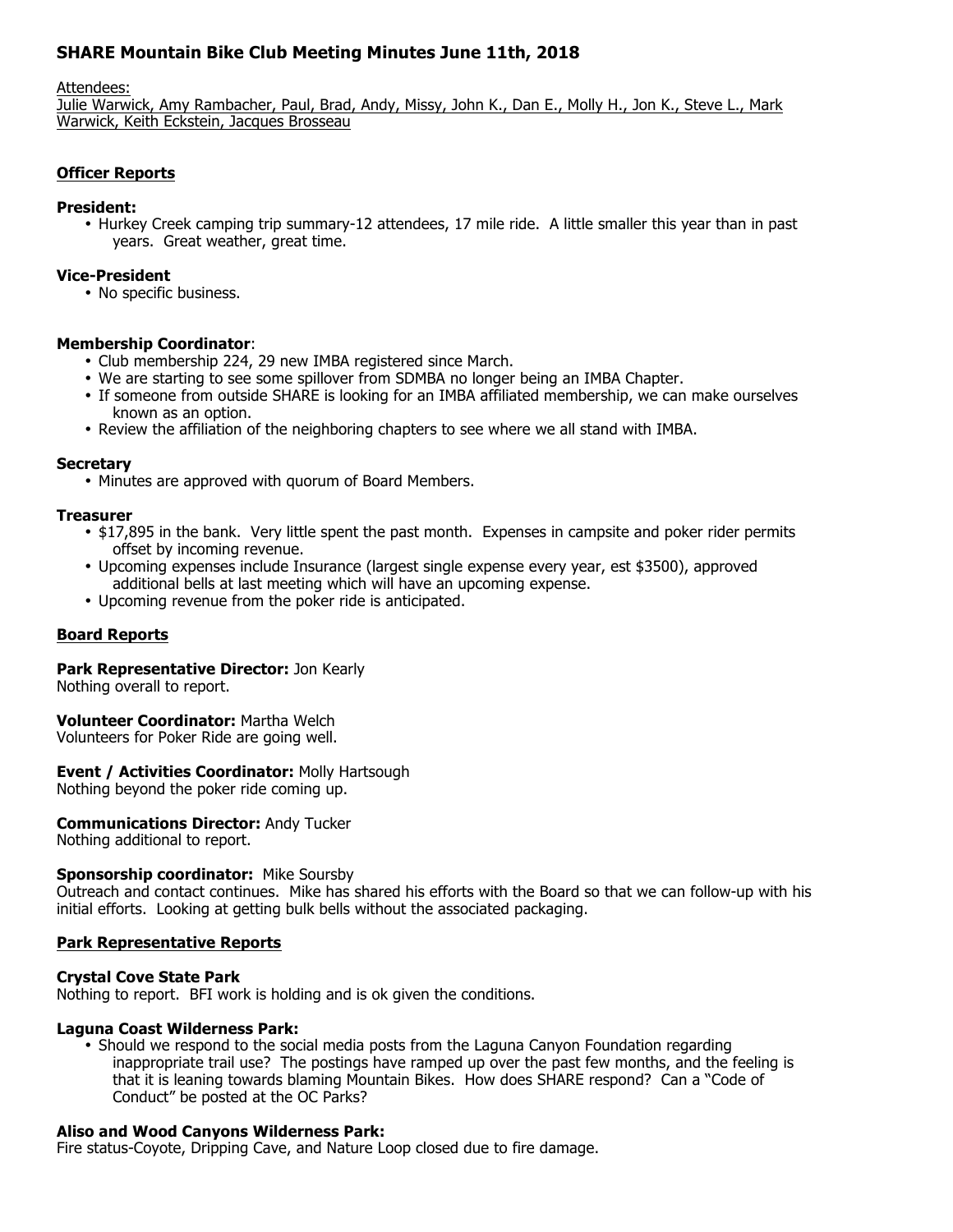## **Whiting Ranch Wilderness Park**:

• Safety bike bell day May 26<sup>th</sup>. Adam (Ranger) was out and handed out 150+ bells.

### **Santiago Oaks Regional Park:**

- Poker Ride Saturday**,** Non Dot Race 06-30-2018.
- 191 more trees that need to be cut down before additional trails can be opened.
- Park trails are getting beaten up. Rake out trails before the next rain.
- Brought up the issue of the fire road maintenance by OCFA with making sure they remain safe trails.

### **Peters Canyon Regional Park**

• Lake Loop is open now.

### **O'Neill Regional Park**

• Nothing to report

### **IOSP / IRC**

• Nothing to report

### **Caspers Wilderness Park**

• Nothing to report

### **Chino Hills State Park**

• Nothing to report. Inquiry about possible trail work was responded to by communicating that its difficult to work with scheduling trail work.

### **San Onofre State Park**

• New signs at trail heads

### **Old Business:**

### **Poker Ride**

- Poker Ride is Saturday, are we ready?
- Suzanne Martin wants to bring her horse out to a checkpoint. We give it the OK.
- Permit is pending.
- Volunteer-wise, we have as many volunteers as raffle participants.
- Raffle Prizes: (2) First-Aid Kits, Jerseys, Socks, seeking some raffle prizes from our sponsors. Zoic items and clothing, North Italia, race entries are also raffle prizes. Sponsors are a little thrifty this year.
- (30) people signed up as of this morning.
- Cruiser-bike to donate.
- Look to purchase a bike at cost for the big raffle winner.
- Under "additional donation", someone did donate \$500 to the organization.
- There is enough beer.
- Make sure there are enough coolers…need solo cups.
- Checkpoint packets are going to be assembled on Wednesday night this week. 6:30pm at Paul's.
- Keith is on Ice, Soft Drinks, Forks, Docent Beer pickup, and utensils.
- Steve L. is bringing all items necessary to assemble the Checkpoint Packets.
- From Irvine Regional Park to Santiago Oaks requires 2-3 arrows for signage.

### **Insurance Status**

- One-day insurance purchased for the Poker Ride.
- Outreach to potential insurance providers has failed. Its expensive. Continue to look for options.
- Outreach to Over-the-Hump

## **New Business**

- September  $15<sup>th</sup>$  will be the  $22<sup>nd</sup>$  annual Inner-Coastal Clean-up, we will be back at Trabuco Creek location.
- OC Parks Poker Ride is on October  $13<sup>th</sup>$ , 2018.
- October  $27<sup>th</sup>$  is the  $30<sup>th</sup>$  anniversary ride.
- $\bullet$  T-Shirts: 30<sup>th</sup> anniversary upcoming.
- Is it time for a new Jersey?
- GGROC new OC chapter ride leader training underway.
- Idea for T-shirt could mimic a rock-tour t-shirt including the dates of each of the local bike shops and organizations and their establishment date to read like a tour list.